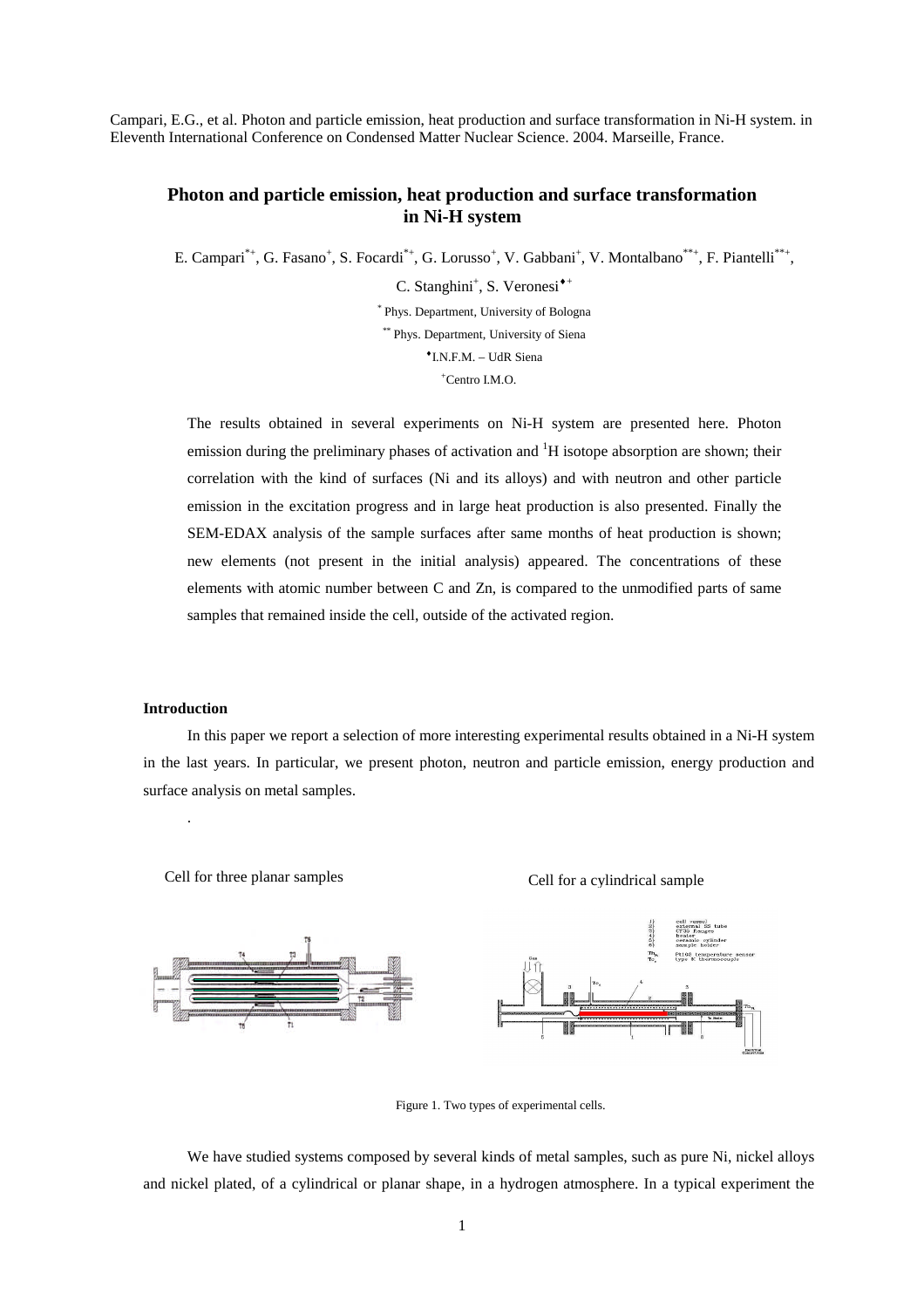samples were inserted in a cell, loaded with hydrogen at pressure in the range of 100-1000 mbar and kept at temperatures between 420 and 720 K [1-3].

Experiments were performed using three different kind of cells built to hold one cylindrical sample, four cylindrical samples, or three planar samples. The samples can be made of pure nickel, nickel alloys or they can be nickel-plated. They are chemically and physically cleaned by annealing cycles in vacuum and in hydrogen atmosphere.



Figure 2. A ceramic holder with a heater and a planar sample

A typical experimental set-up in these experiments is shown in Fig. 3. Usually, some temperature sensors are placed inside the cell in contact with the metal samples and heaters. Other thermocouples are places on the external wall of the cell in order to obtain a calorimetric measure of emitted power. All cell parameters, such as temperatures, pressure, power supply, are monitored by means of a computer data acquisition card (Labview).



Figure 3. A schematic layout of experimental setup.

## **Hydrogen loading**

In the cell, thermal cycles are performed in vacuum and in a hydrogen atmosphere. The gas pressure is maintained in the range 100 to 1000 mbar. During hydrogen loading it is possible to recognize two distinct types of behaviour [5,9]. Some samples shows a fast loading with characteristic time of a few hours. In Fig. 4, a typical fast loading, well fitted by an exponential function, is shown.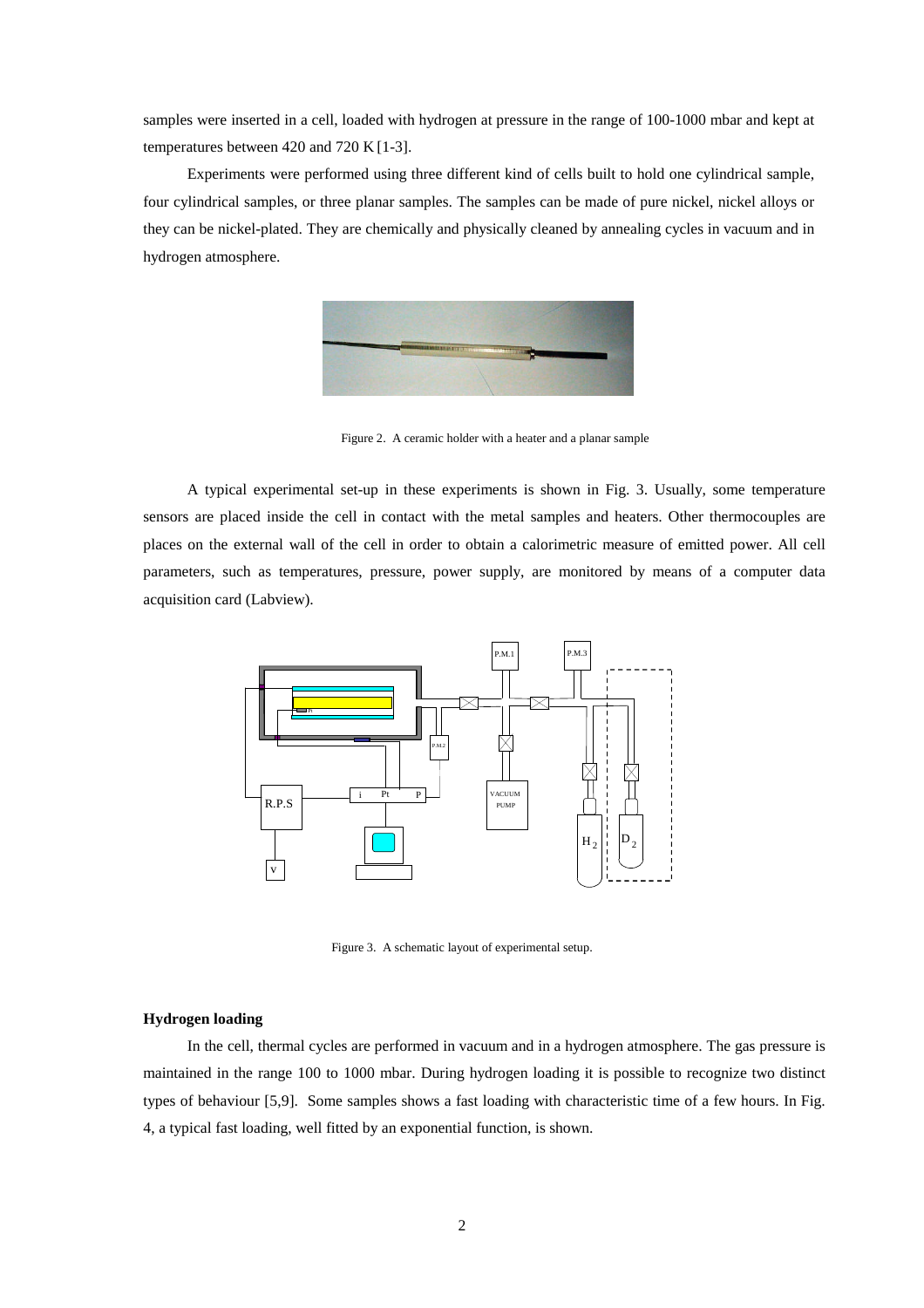

Figure 4. An example of fast hydrogen loading

In other experiments, a slow loading can be observed with characteristic time of days. In this case, the quantities of loaded gas are smaller and it is not easy to excite the metal sample in order to obtain excess heat. Fig. 5 shows an annealing cycle during a slow loading.

Moreover, it is possible to observe different slow rates of loading depending on the sample's temperature [5,6,9]



Figure 5. A cycle of slow hydrogen loading

## **Excess heat production**

In all experiments, excess heat production is detected by means of a calibration. At the beginning of the experiment, a set of calibration curves is constructed by plotting the temperature of several reference positions as a function of the input power. An increase of measured temperatures allows us to determine the emitted power by using a simple calorimetric model [3].

In two experiments [3, 7] a considerable amount of energy was produced: a cell with a single cylindrical sample produced 900 MJ in 278 days; a second cell with four cylindrical samples produced 600 MJ in 319 days.

Many other examples of heat productions have been detected, such as that shown in Fig. 6. This shows a cell with planar samples where the measure of the energy production was made by using an internal probe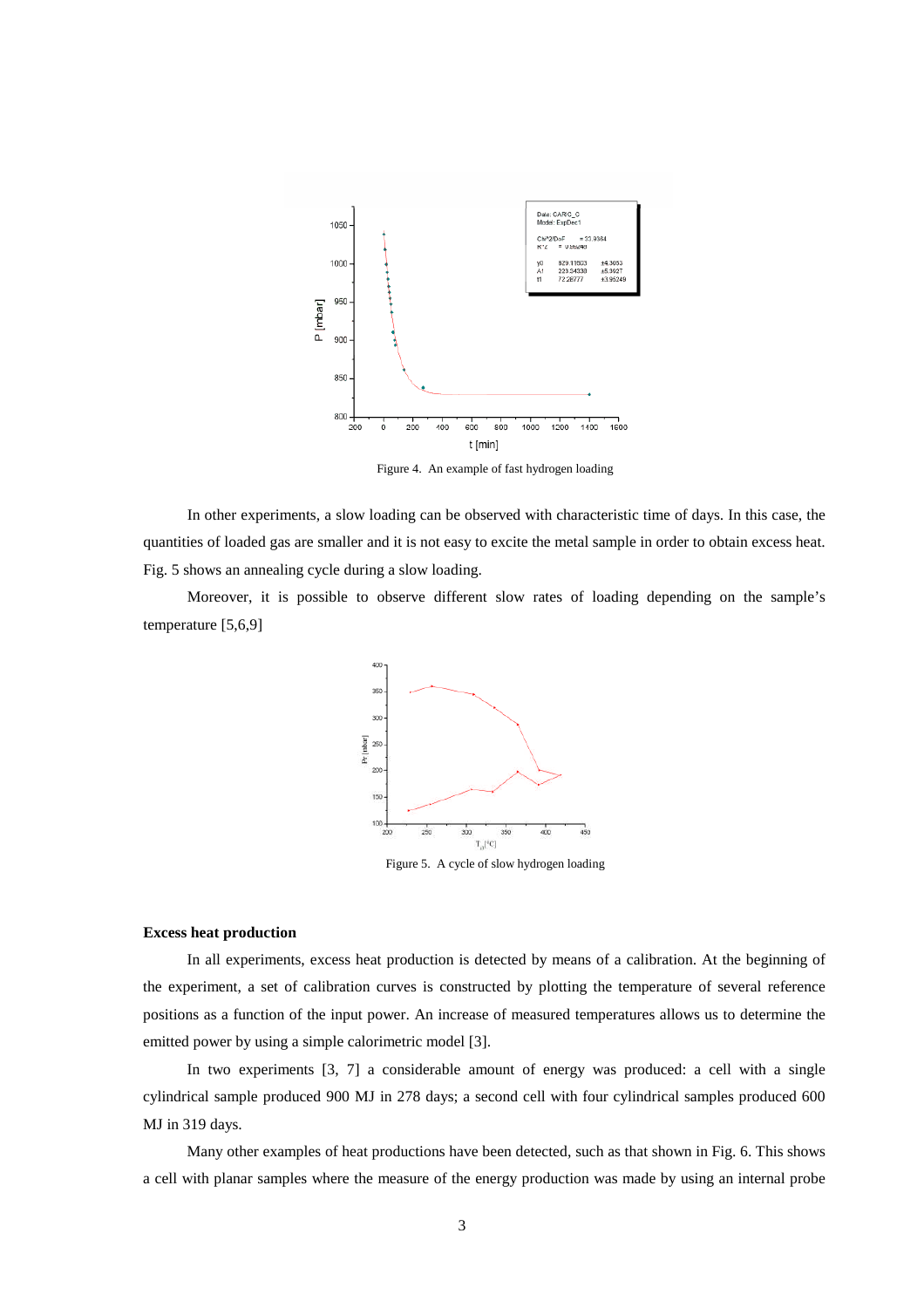of temperature and an external one. Both measurements give the same result. Thus, it is proved that no local phenomena on the internal probe (i.e. for example vortex) affected the measurement of heat production.



Figure 6. The difference between the measure of power by using a temperature inside the cell and a temperature on the external wall and the power supply during a heat production.

#### **Photon, neutron and particles emission**

A paper dedicated to evidence of photon emission from these systems is presented elsewhere [10]. Here we present, just as an example, an emission by a planar cell detected with a NaI counter [5]. The spectrum detected (Fig. 7) shows, superposed to the background, a peak centered at  $661.5 \pm 0.8$  keV. Such peak energy was determined by using a High Purity Germanium detector. The emission arose when the cell was isolated from external influences and a sudden and brief decrease of the power supply induced a photon emission for a period of about twelve hours.

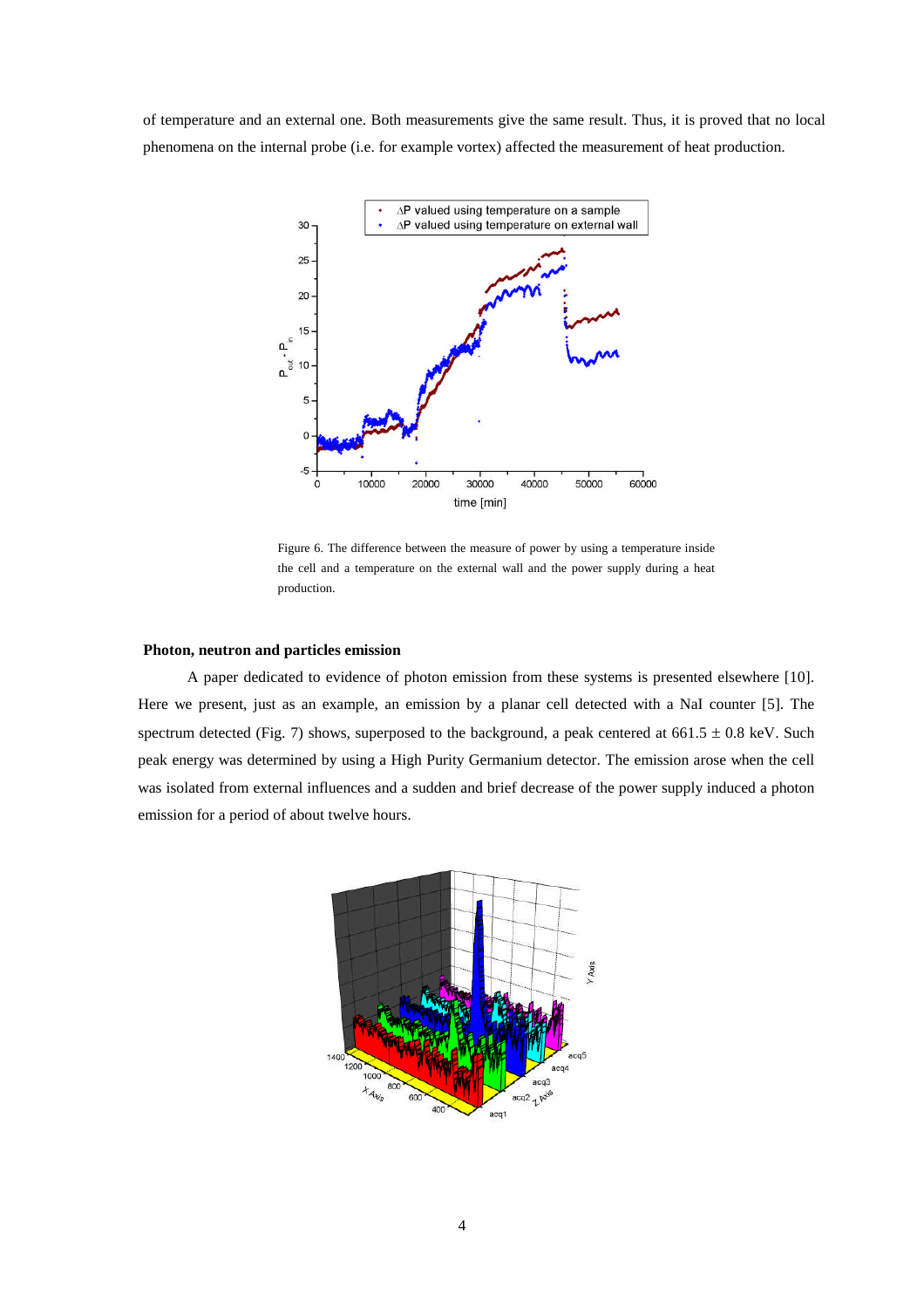Figure 7. NaI y-rays spectrum showing a peak superimposed on the background. Five following acquisitions are shown.

Moreover, in a previous experiment a neutron emission was detected [4] both by using  $\text{He}^3$  counters, shielded with paraffin or polythene for neutron thermalization, and by means of gold activation shown in Fig. 8.



Figure 8. Gold activation  $^{197}Au + n \rightarrow ^{198}Au + \gamma \rightarrow ^{198}Hg^* + e^- + V_e$  is revealed by detecting the  $\gamma$ -ray emitted by Hg.

In the same experiment [5,7], particles emission has been detected by using a cloud chamber. An example of tracks is shown in Fig. 9.



Figure 9. A charged particle emitted from a metal sample after loading, excitation and a long heat excess production.

## **Surface analysis**

The surface of the samples has been analyzed by using a SEM which allows two different type of analysis: morphology and elemental distribution of the surface.

An electron gun excites atoms in the surface (until a depth of few  $\mu$ m), secondary electrons (SE) emitted by the atoms and back-scattered electrons (BSE) allow us to obtain images of the surface.

Furthermore, an X–microprobe with an energy-dispersive X–ray (EDX) system for elemental analysis is used to measure the elemental distribution on the surface in a quantitative fashion.

The surface analysis of nickel alloys are presented in ref. 11. Here we describe an analysis performed on a pure nickel specimen. As an example of morphological analysis, Fig. 10 shows a sample with two different regions.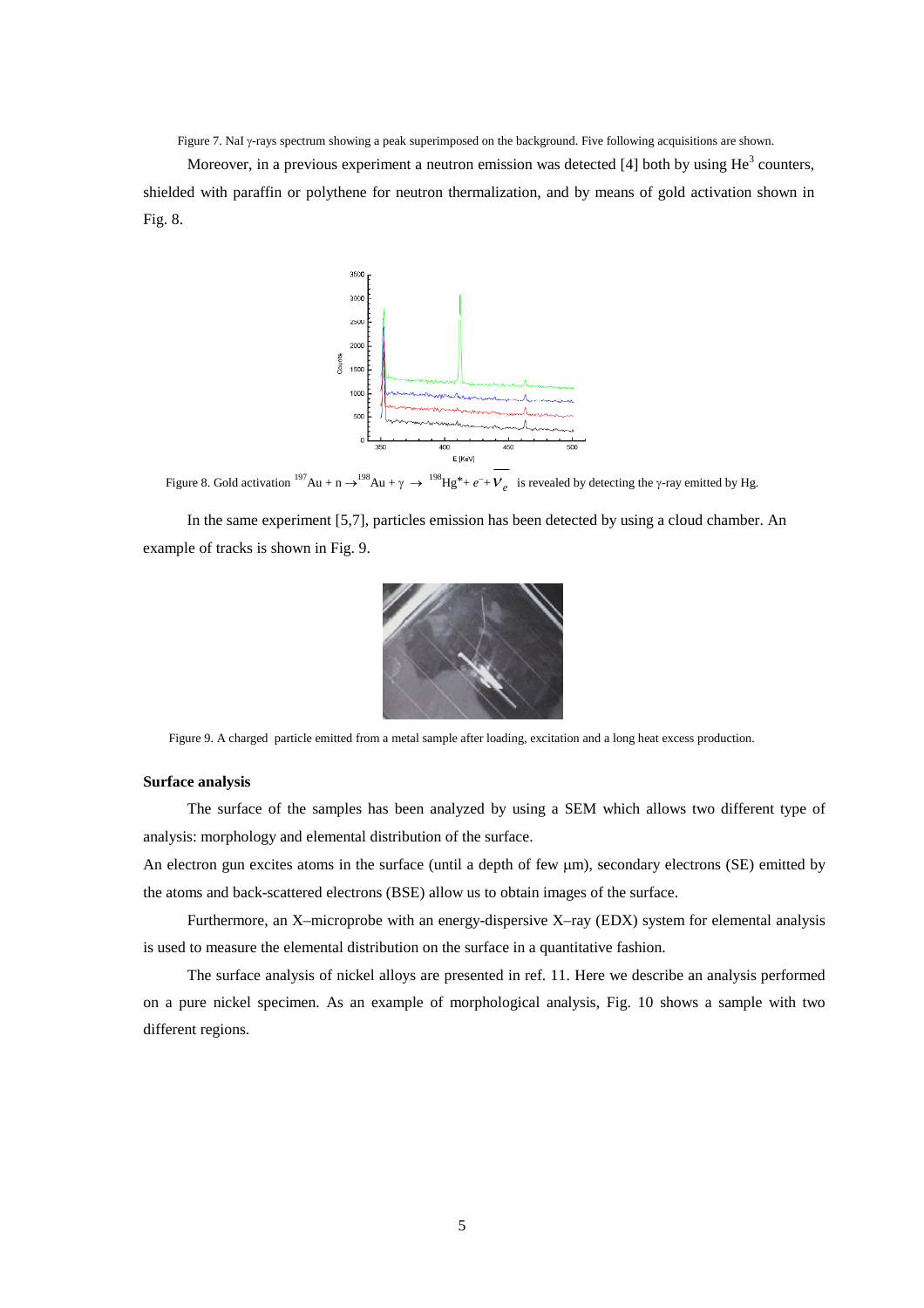

Figure 10. A Scanning Electron Microscope picture of a sample.

The right side of this image shows an unaltered surface, and the left side shows a surface with several alterations. In this case the sample was heated only in the region on the left, and it is likely that only here the loading and the excitation occurred.

The corresponding elemental analysis shows many new elements on the metal surface. Fig. 11 shows an X-microprobe analysis of the unaltered surface, where only nickel is present.



Figure 11. Elemental analysis of unaltered surface.

In contrast, the elemental analysis of the altered surface (Fig. 12) is very different from Fig. 11, and there is considerable variation at different points along the sample. Two examples are shown in Fig. 12 and 13.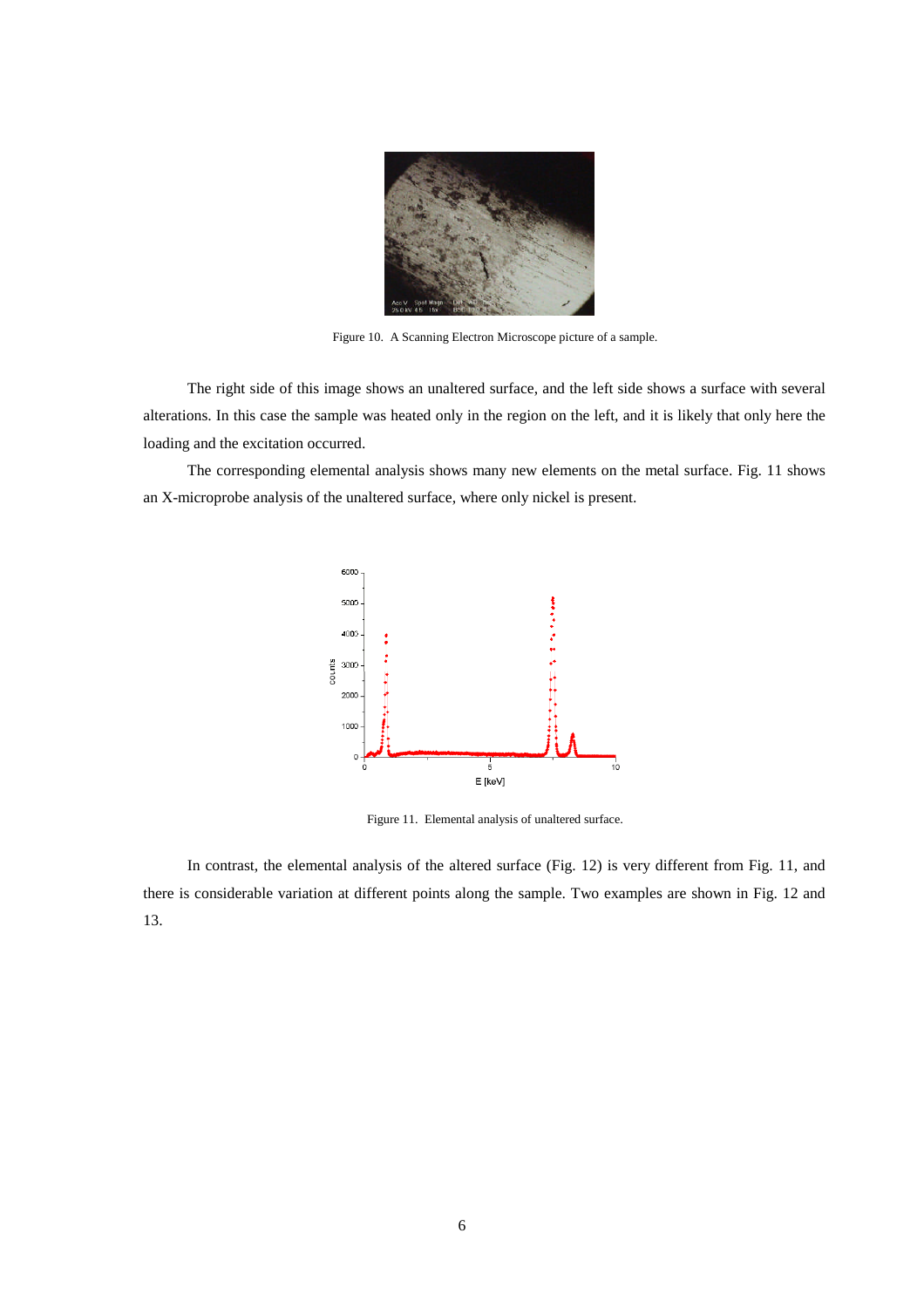

Figure 12. Example of elemental analysis of the sample



Figure 13. Another example of elemental analysis

# **Remarks and conclusion**

This survey shows that very interesting and complex phenomena can arise in Ni-H system. On the other hand, these experiments seem to indicate that other, poorly understood parameters must be controlled to obtain similar experimental results. In particular, surface structure and geometry of cells are critical for loading and exciting nickel samples.